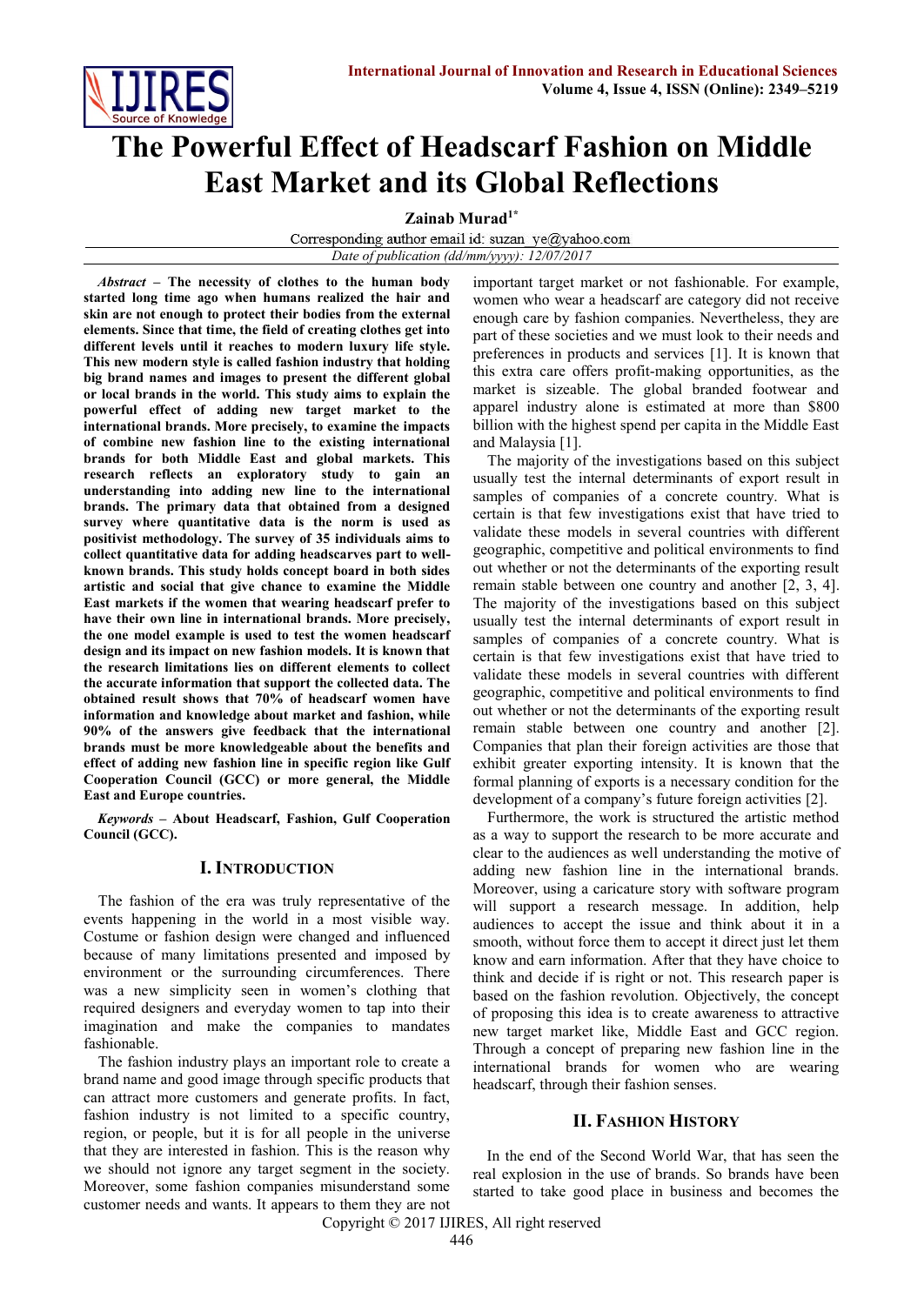

important part to support companies to differentiate their products from others in marketplace. According to [5], during past to now fashion gone through several stages from different civilizations such as Egyptians, Greeks, Romans and until the growth of new costume in France. In each period, people were using specific various methods and materials to create their own clothing. After the Rome Empire collapsed in 476 A.D., the Merovingian period 452-490 became not strong anymore, and Duke Pepin succeeded in 751, from those moments the dress has been started to take different shapes every period to fit human desires for example:

|  |  |  | Table 1. The history of fashion features [6] |  |  |  |
|--|--|--|----------------------------------------------|--|--|--|
|--|--|--|----------------------------------------------|--|--|--|

| Year                                          | <b>Important Features</b>                                                                                                                                                                                                                                                                                                                                                                                                                                                         |  |
|-----------------------------------------------|-----------------------------------------------------------------------------------------------------------------------------------------------------------------------------------------------------------------------------------------------------------------------------------------------------------------------------------------------------------------------------------------------------------------------------------------------------------------------------------|--|
| Merovingian period 452-490                    | Women and men wore animal's skins.                                                                                                                                                                                                                                                                                                                                                                                                                                                |  |
| Carolingian period 752-888                    | In these periods the dress was too luxury<br>(with decorations & embroidery).                                                                                                                                                                                                                                                                                                                                                                                                     |  |
| Feudal period 888-1090                        | The women wore two different types of<br>dress one was tightly fitted and other was<br>flowing and so high to cover the neck. The<br>"Coteshardie" was the best French dress.                                                                                                                                                                                                                                                                                                     |  |
| The middle ages 1090-1610                     | Women in these periods wore some of<br>clothing details. In the first wore long<br>tight-fitting robes with some accessories.<br>The end of the period the council of<br>Montpelier forbidden wearing rolls on the<br>tops of the heads measuring two feet in<br>height.<br>Men dress with more details such as shoes.<br>coat, breeches, and so on. The end of<br>period all men garments become more<br>tight and other details so extravagance was<br>shown in the accessories |  |
| Early bourbon monarchy 1589-1642              | Women wore full skirts, in the waist was<br>tight. Also wore large ruff at the neck was<br>introduced by Catherine de Medici. Men<br>wore different styles such as overcoats,<br>coats and trunk hose                                                                                                                                                                                                                                                                             |  |
| Louis XIV 1643-1715                           | Exaggeration in dress                                                                                                                                                                                                                                                                                                                                                                                                                                                             |  |
| Reigns of Louis XV and Louis XVI<br>1715-1789 | Marie Antoinette period. Dress becomes<br>more style, bust and bustle being over.                                                                                                                                                                                                                                                                                                                                                                                                 |  |
| Revolution 1789-1795                          | Extravagance in fashion                                                                                                                                                                                                                                                                                                                                                                                                                                                           |  |
| Directoire 1795-1799                          | Fashion was<br>refreshed.<br>Transparent<br>fabrics. Greek style in both dress and<br>using wigs. Men (Fastidious) in term of<br>wearing clothes.                                                                                                                                                                                                                                                                                                                                 |  |
| Empire 1804-1814                              | The style of Greek fashions and Empire<br>styles was prevailed                                                                                                                                                                                                                                                                                                                                                                                                                    |  |
| Restoration 1814-1848                         | Dress was ugly                                                                                                                                                                                                                                                                                                                                                                                                                                                                    |  |
| Second empire 1848-1851                       | Costumes same previous period                                                                                                                                                                                                                                                                                                                                                                                                                                                     |  |
| 1852-1870                                     | Silhouette took different style sometimes<br>More details appeared such as fan,<br>parasol, handkerchief and so on.                                                                                                                                                                                                                                                                                                                                                               |  |
| Third republic 1870                           | Dress still (Bouffant). In 1873 dress was<br>so hard and too much decorated                                                                                                                                                                                                                                                                                                                                                                                                       |  |
| 1880-1900                                     | Development and variety in taste                                                                                                                                                                                                                                                                                                                                                                                                                                                  |  |

# **III. FASHION BRANDS**

Fashion Brand shows the source of the product and help aware consumers to differentiate the product from its competitors. The core base of naming a brand is that it is unique, can be easily discriminated from other names, easy to remember and is eye-catching to customers. A victorious brand must corresponds a distinct benefit to the consumer and the more that it delivers what it promises, the greater will be the word of mouth recommendation from satisfied consumers to others. Briefly, brands put a whole range of communication, learning, history, feeling about a product or company within a simple name and logo. On the other hand, Brands must understand their customers' expectations of consistency by satisfying them and introducing unique label qualities to build a great level with them. Moreover, customers often wish to take special position through supporting the brands when they affiliate themselves with such qualities. For example, both Burberry and Pringle are intrinsic classic British brands that refer to a best quality and conformity, while Versace is a label that explain aspirates glamour, sex and frittering away [7].

When companies need to maintain their names and take positions in the marketplaces, they must put strategies that help to achieve in excel trade life. One of those strategies is brand, where the branding has become one of the most important aspects of business strategy because it is the main object to creating the customer value, not just images. It is a key device for creating and maintaining the competitive characteristic. Brand is much more than a name or symbol on a cloth, it reflect the values for companies that own best and strong brands to keep their position by attracting loyal buyers who will return to them at regular intervals that directly impact the overall performance of the business [8]. Furthermore, brands play an important role in calibrating the validation of marketing efforts such as advertising, channel placement and an asset in the financial sense. Thus, brands have impact the following three fundamental levels [9]:

- 1. Customer market
- 2. Product Market
- 3. Financial Market

Thus, branding is an accurate process that used to create awareness and showing customer loyalty. It needs an authorization from the top and preparation to invest in the future. It is about catching any chances to express why people should choose one brand over another. A desire to lead, outpace the competition, and give employees the best tools to reach customers are the reasons why companies leverage branding [10]. Otherwise, there are two important roles in brands to create an indelible impression such intrinsically striking and creating an indelible impression [11].

| First element                                                                                                                                                                                                                                                                                                                                                                                                                                              | Second element                                                                                 |
|------------------------------------------------------------------------------------------------------------------------------------------------------------------------------------------------------------------------------------------------------------------------------------------------------------------------------------------------------------------------------------------------------------------------------------------------------------|------------------------------------------------------------------------------------------------|
| <b>Visual Distinctiveness</b>                                                                                                                                                                                                                                                                                                                                                                                                                              | <b>Brand Equity</b>                                                                            |
| Includes a logo, a shape, a letters, a<br>name, a number, a symbol, a<br>signature, a color, and so on.<br>The name should be constant but the<br>logo can change every time.<br>Companies name able to change<br>۰<br>when their function or their<br>ownership has changed, or to extend<br>the brand to new markets.<br>In addition, the visual distinctiveness<br>is the way to others to notice<br>company logo like the big $M$ in the<br>McDonald's | With strong brands equity<br>entrenched confidence in<br>the hearts and minds of<br>consumers. |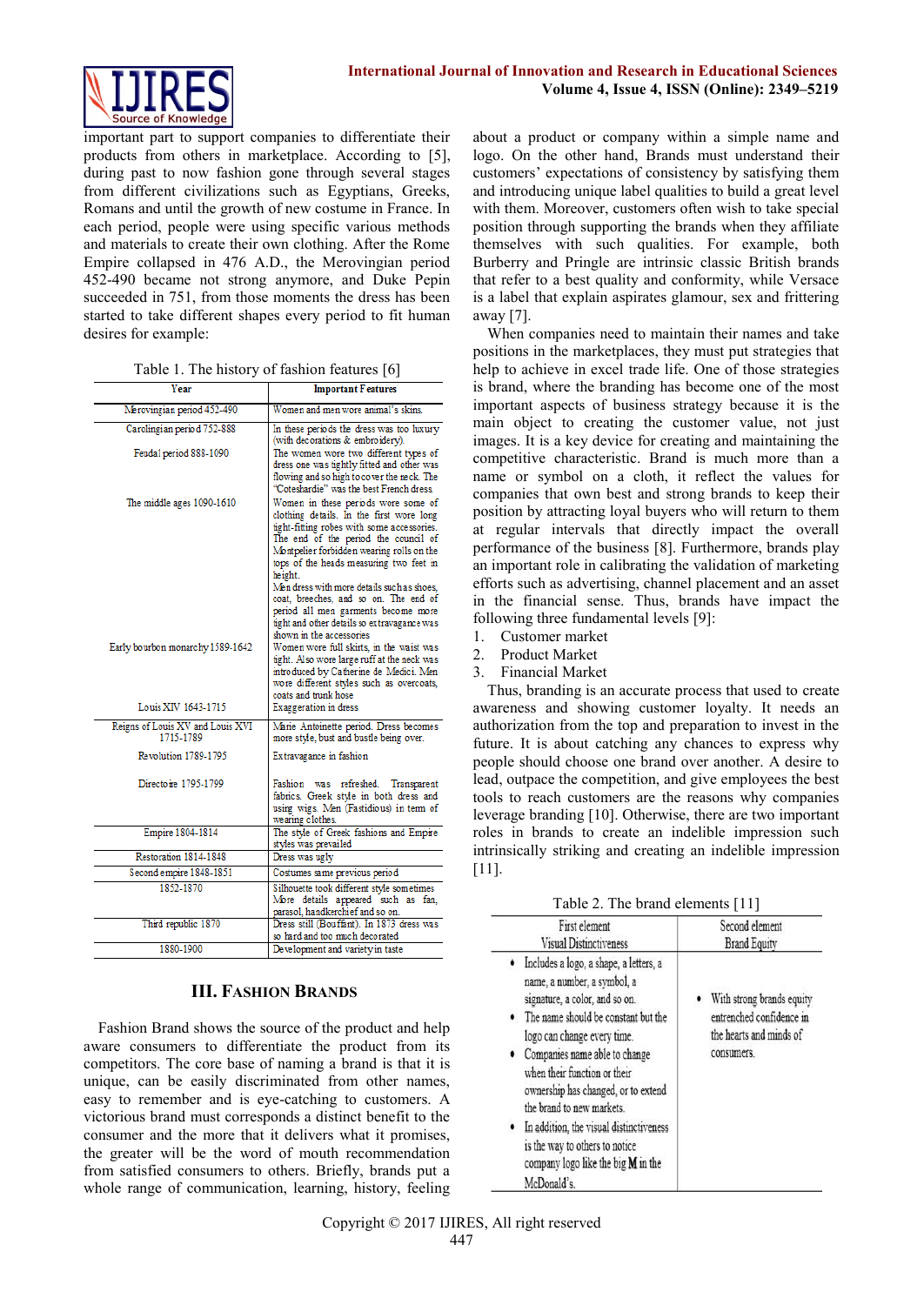



# **IV. TYPES OF BRAND (INTERNATIONAL VS LOCAL)**

Nowadays global marketplace is the most important for marketers to catch and understand the way that customers think and make their choice when some of them prefer global brands to local brands. In fact, in many markets we can see there is competition between global and local brands. Since local brands are, create unique ways to offer local markets. Local brands have their own strengths, such as perceptions of uniqueness, originality, and pride of representing the local market. The advantages of the local brands have chance to get high level of awareness, best relationships with consumers in their countries, and can understand more the character of the market and consumers. For example, some of these brands are used right icons in their markets and put as symbols of the local culture, heritage, and country. On the other hand, the opportunities and threats of increasing globalization have created a sense of urgency for companies to succeed in not only mature but also emerging international markets. The concept of global brands that consumers can find under the same name in multiple countries with generally standardized and centrally coordinated marketing strategies [12]. In general, researchers agree that wide availability and recognition are important to reach the goals of the elements of global brands, universal relevance, global image, standardization, esteem, high quality, and social responsibility [13].

On the other hand, fashion changes because ideas about politics, religion, leisure, democracy, success, and age change. Fashions change; Styles emerge, become fashionable, and ultimately changed by new fashionable styles. This is particularly true when the society is no longer able to provide identity and maintain social order through custom or tradition. The mass media nowadays play important role through spreads fashion news around the world in hours, sometimes second. In addition, these days most of television channels coverage of events around the world that enables us to see not only what people are doing but also what they are wearing. The reason people who accepted these new fashions wish to see and demand it from marketplace [14]. Likewise, a term used to denote styles related in theme and detail. In the US, it is synonymous with the European use of the word 'collection'. The fashion industry is divided into three sectors, these sectors are important to showing how the fashion line identified target markets. The fashion line include women's, men's, children's, and teens. In fact, women wear is the largest segment of the fashion industry and it sets the trends for other segments. The production of women wear is segmented in several ways, and companies may specialize according to categories, such as active wear, bridal wear, sportswear etc. [7].

With all these varieties, our civilization becomes more successful in side of development. Of course, with some helps from old studies and researches we reach to highest level of innovation. In  $20<sup>th</sup>$  century we can make a plane fly better, build strange and modern building and houses, drawing pictures with new technique and new style, and using tools to transfer some ideas. To create a good design and improving, need new ideas and the technology can offer this option. However, even with all changes being happened by technology, design remains, and likely always will, a fundamentally human endeavor, fueled by the insights, ideas, passions, and talents of people in pursuit of progress. For this reason, design is helping to draw new world reorder. History takes us back to the most primitive stone tools, which used by ancient man to create some materials and facilities. For example, some scientists found in U.S in specific area called Colorado of Stone Age objects included a set of hand tools with rounded, ergonomic handles worthy of oXo-brand peelers. This discovery shows us that man since ancient times were trying hard to create specific designs to meet its own needs often that job was to improve life in some way [11]. The most important aspect to create design is designer vision that can bring many improvements to the works. With these skills and visions, at least we can change the existing realities and see different things that never seen before.

# **V. RESULTS AND DISCUSSION**

The data analysis that collected from the designed survey was used to investigate the interaction of international brands with the proposed fashion line, then verifying the formation of the new fashion bonds. Figure 1  $(a \& b)$  shows the data analysis for some of the collected results, where Figure 1 (a) illustrates the different selecting criteria between ages and the corresponding salary. The girls under 22 always care about new designs and style. However, older ages are more mature and have (x) experience to think only about design but the quality of the clothes that can stay longer with them along with fine looking. Meanwhile, the chart in Figure 1 (b) shows that all ages are strongly agree that cloths with the dressing style reflecting people personality. Most of the time people know what are fitting them and what pieces they prefer to wear that give them space of comfort feeling or sometimes it depends on their mood of being not ready to select the best piece that shows their real personality style.



Fig. 1. (a) The effect of purchasing clothing for different audiences; (b) the reflection of the Style to people personality

The chart in Figure 2 (c) illustrates the young ages with other older ages agree that markets (yes) not offering

Copyright © 2017 IJIRES, All right reserved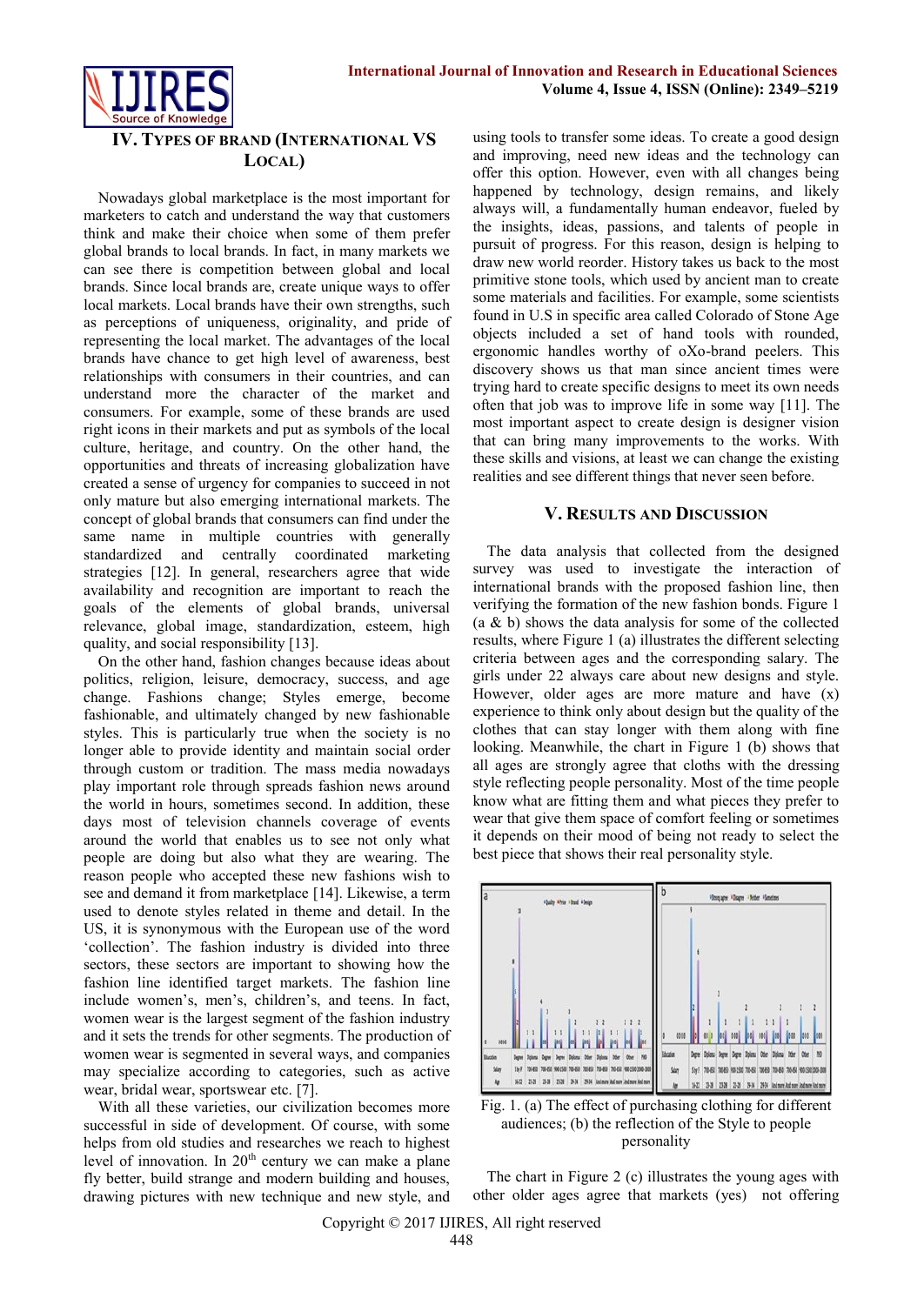

products match to other target market such as headscarf women. Some of the audiences had selected option (sometimes), because they put efforts to find items that fit their style. The most important point is that in all Middle East countries most of the international brands do not customized their products. They sell same what they are presenting in their regions without caring about the style and culture of other regions. While, Figure 2 (d) shows all ages without any exception see that the life-changing event plays role to encourage them to try new fashion and style with the existence of few audiences who chose another options like friend or family suggestion, and celebrity's style. Nowadays, people are more educated and familiar with the fashion events more than before, thus they have high sense of fashion and know which clothes fit the correct event.



Fig. 2. (c) The different applied fashionable items in market; (d) the effect of outside environment elements on styles

Figure 3 (e) illustrates various audience ages with financial capabilities. The normal financial capabilities to spend per month on clothing fall in between \$50 - \$150 for most ages is. Few other people spend in between \$200 - \$350, and other few have ability to spend more than \$550 per month. The reason for young girls is normal to spend \$50 - \$150 amount per month with family support budget. In addition, others women who spend same budget have salary standard, family, life duties is hard to them to spend more than this amount. Therefore, the women who selected this value know their ability to buy and spend money. The chart in Figure 3 (f) shows that all ages care to purchase new items match with their style due to their fashion sense, but in different ways. The young ages of 16 - 22 years respond more than other ages. Recently, most of women follow the trends and they are more knowledgeable about what is new in the market, thus when market place does not offer items that match with people appearance it plays role to create gab to the audiences to purchase new items that not match with their style because they could not find alternative items.



Fig. 3. The effect of (e) budget on cloth buying process; f) powerful purchasing on new item to audience style

The chart in Figure 4 (g) shows the cloth buying or the purchases process. It explains that audience of all ages agree to purchase spur of the moment. Meanwhile, few of the ages selected either purchase spur of the moment and planned. Most of the young girls purchase spur of the moment due to the lack of experience where they buy what is coming first, during their shopping without any doubt. Maybe because they like the design, color, sign and so on. However, some other individuals should plan what is necessary before purchasing the item due to the financial family supported. While Figure 4 (h) shows the opinion of adding modesty clothes to international brands that maybe, change the brands position. The respond is that most ages include young and older women do not see any effect if brands add new line for modesty clothes. However, few others see that there is somewhat effect if brands add new modesty line clothes, within these new lines should respect the nature of culture and life style tradition. Thus, it is not easy to brands to change their strategy that they present their items and follow other customers' needs and wants.



Fig. 4. (g) the different choices to purchase; (h) the effect of fashion new aspect to change the brand image

Figure 5 (i) shows the various answers of the participants about including art as a useful term for social matter awareness. Some of ages see that art somewhat useful to attract attention of the people. Some participants believe that only people who are in front such as politicians are able to send awareness message to the society. Meanwhile Figure 5 (j) illustrates some ages somewhat think comic caricature can help to send a message. While some of the ages agree that comics or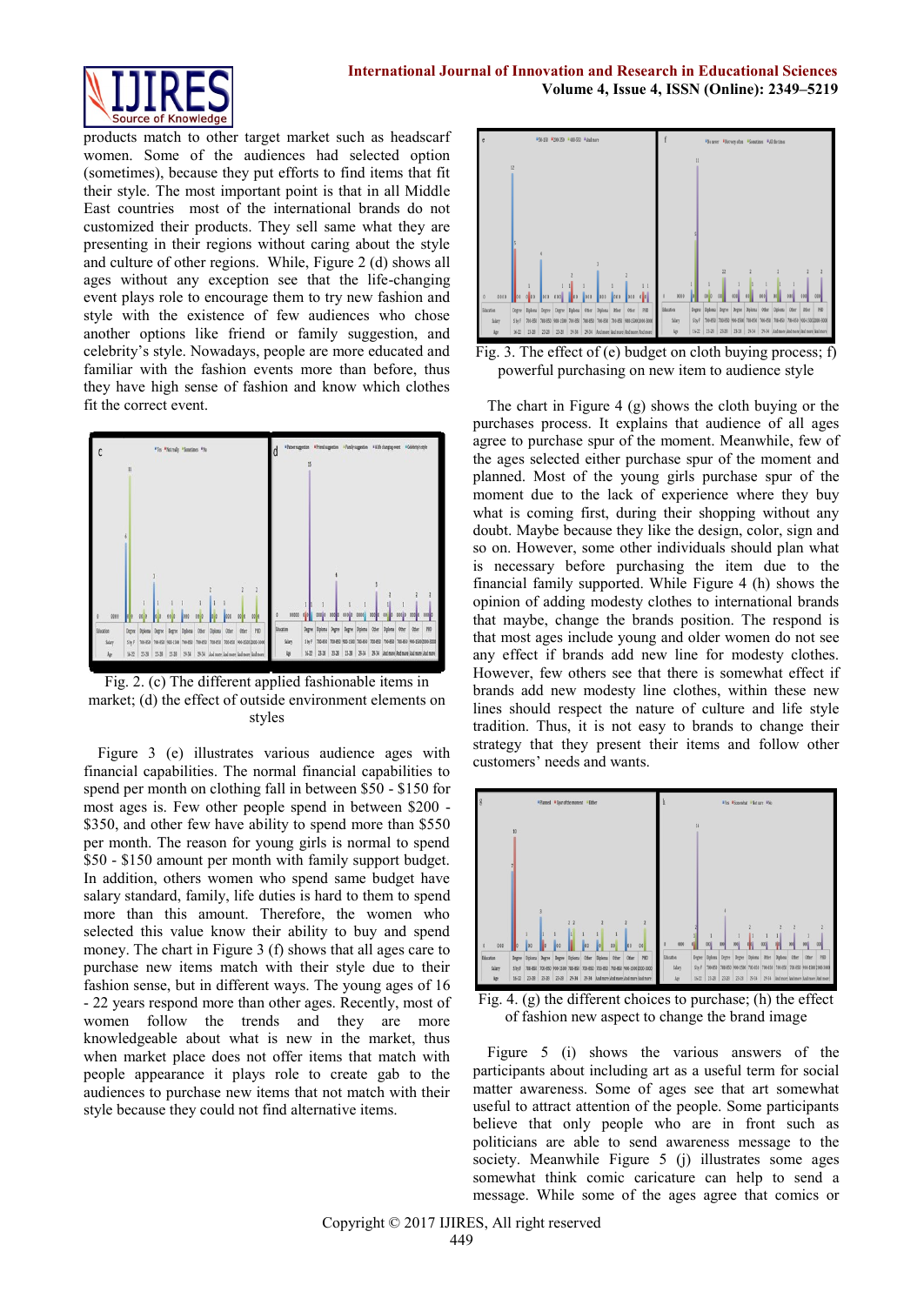

caricature can help to send a message. However, some older ages are not sure if the comic caricature can help to send a message or not. The important point in this graph that average of audience believe that comic caricature can help to send specific message is more in young generation. That means young girls have a knowledge into effect of comic caricature to change or send a message to awareness people from issue, which is not clear to others.



Fig. 5. The effect of (i) art to awareness the society; (j) using comic caricature to send a message

# **VI. CONCLUSIONS**

This work shows that the market is ready to accept the change in fashion industry and adding new fashion lines to international brands, along with the solution to awareness such international fashion brands to new neglected target market. Modify the methods that the awareness are able to reach larger audience and expand in different marketplace based on the new and variable technology. Alternatively, it is worth to the markets to understand new target segment to increase their brand value, image and identity. The main points of concluded results as listed below;

- Brands must look for new ways to develop their strategy not only to attract customers but also to create new vision to change the routine of fashion.
- It is easy for Middle East people to understand the defect of international brands have in their marketplace.
- International brands have a lot of misunderstanding of the nature of Middle East culture in terms of wearing cloths and fashion.
- Markets are ready to accept the changing with creating more awareness.
- The defects that headscarf women face from international brands must cover by using artistic ways.

#### **APPENDIX**

*Survey*

This is survey about adding new line in International brands that suppose help headscarf women to find their needs and wants easily.

#### **Gender**

• Female

**Age**

- 16-22
- 23-28 29-34
- or older

# **Salary**

- \$ 700-850
- \$ 900-1500
- \$ 2000-3000
- Family supported
- More

#### **Education**

- Diploma
- Degree
- Master
- PHD
- **Other**
- **1- What are your two main criteria when purchasing clothing?**
- **Ouality**
- Price
- Brand
- Design
- **2- How much would you usually spend per month on clothing?**
- \$ 50-150
- \$ 200-350
- \$ 400-550
- And more
- **3- When purchasing a new item, do you care matching with your style?**
- No never
- Not very often
- Sometimes
- All the times
- **4- What you think of yourself is reflected by what you wear?**
- Strongly agree
- Disagree
- Neither
- Sometimes
- **5- Do you think the markets offer clothes match with headscarf women?**
- Yes
- Not really
- Sometimes
- No
- **6- Are your purchases usually planned or spur of the moment?**
- Planned
- Spur of the moment
- Either
- **7- What would encourage you to try out new fashion and style?**
- Partner suggestion
- Friend's suggestion
- Family suggestion
- A life changing event